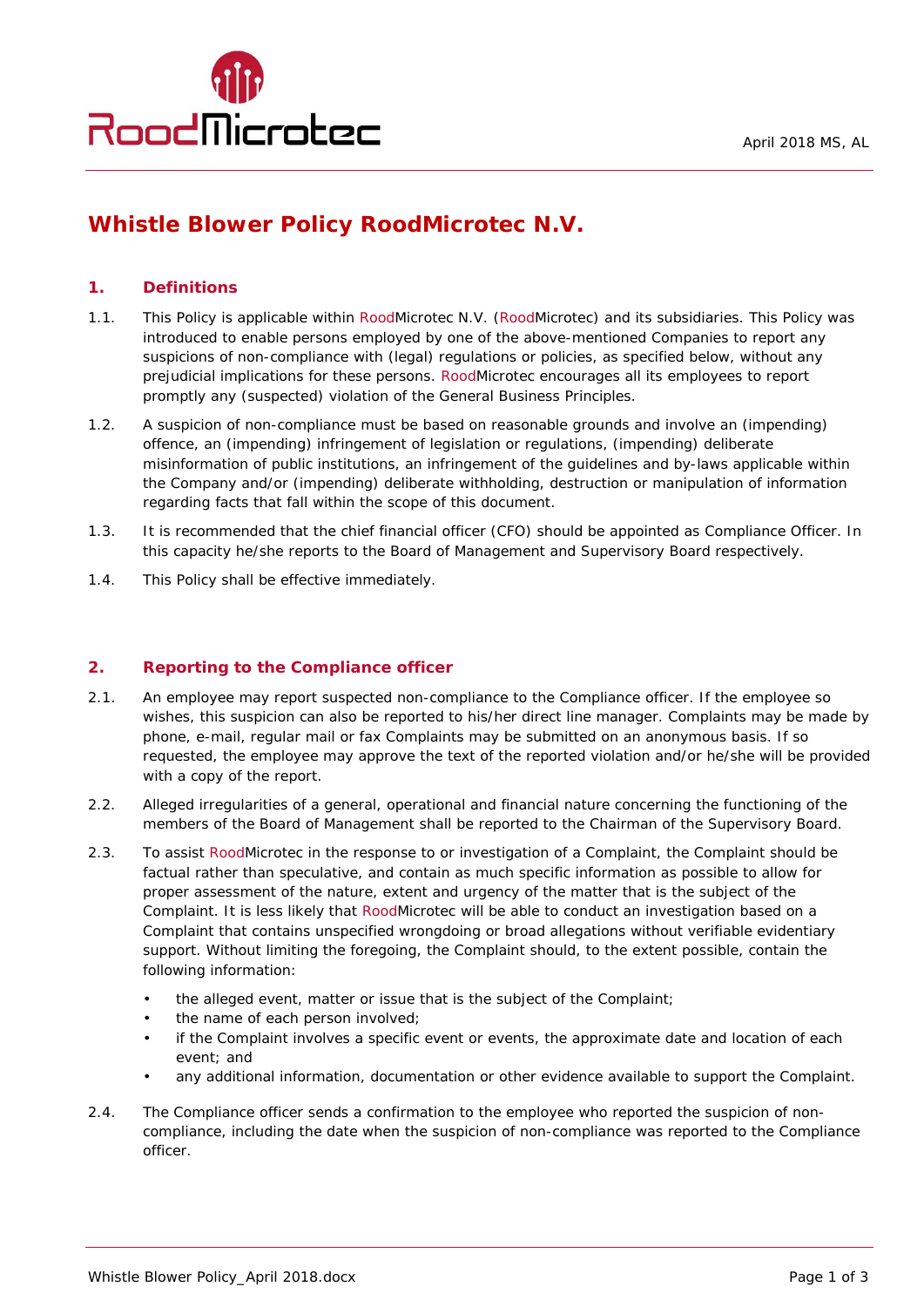

2.5. The Compliance officer launches an investigation into the reported case of suspected non-compliance as soon as possible. The report of suspected non-compliance shall be treated as confidential. The name of the reporting employee (the whistle blower) shall not be revealed during the investigation and this employee's anonymity shall be guaranteed as much as possible.

## **3. Reaction from the Compliance officer**

- 3.1. Within six weeks of having reported the suspected non-compliance to the Compliance officer, the employee shall be informed in writing of the Chairman's findings and point of view. If the report has resulted in direct action, the Compliance officer also indicates in this letter which action has been taken.
- 3.2. If the Compliance officer is unable to take a position within six weeks, the employee is informed of the estimated time required to assess the case and take a position.
- 3.3. If the employee who filed the report is not satisfied with the reported outcome of the investigation by the Compliance Officer or the Compliance Officer does not handle the report in accordance with this procedure, he/she is encouraged to inform the Chairman of the Supervisory Board hereof in writing; the Chairman of the Supervisory Board will respond to such employee in writing as soon as possible.

#### **4. Reporting to the Chairman of the Supervisory Board**

- 4.1. If the suspicion of non-compliance (may) involve the Compliance officer, the employee should report this suspicion to the Chairman of the Supervisory Board of RoodMicrotec. An employee can also decide to report to the Chairman of the Supervisory Board if the employee has not received an assessment and position of the Compliance officer within the period as stipulated in Article 3, subs 1 and 2.
- 4.2. The Chairman of the Supervisory Board sends a confirmation to the employee who reported the suspicion of non-compliance, including the date when the suspicion of non-compliance was reported to the Chairman of the Supervisory Board.
- 4.3. The Chairman of the Supervisory Board launches an investigation into the reported case of suspected non-compliance as soon as possible. The report of suspected non-compliance shall be treated as confidential. The name of the reporting employee (the whistle blower) shall not be revealed during the investigation and this employee's anonymity shall be guaranteed as much as possible.

#### **5. Reaction from the Chairman of the Supervisory Board**

- 5.1. Within six weeks of having reported the suspected non-compliance to the Chairman of the Supervisory Board, the employee shall be informed in writing of the Chairman's findings and point of view. If the report has resulted in direct action, the Chairman of the Supervisory Board also indicates in this letter which action has been taken.
- 5.2. If the Chairman of the Supervisory Board is unable to take a position within six weeks, the employee is informed of the estimated time required to assess the case and take a position.